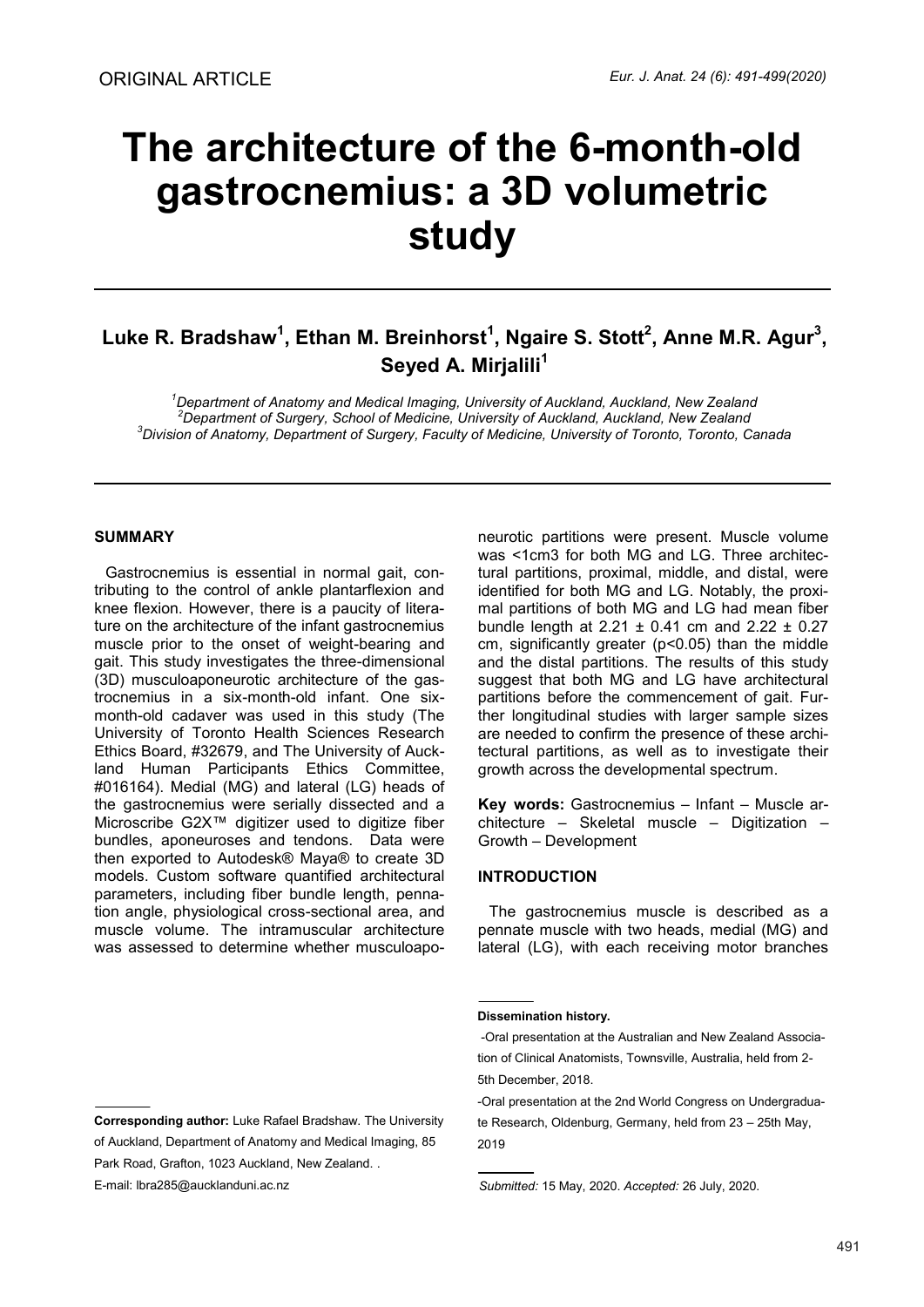independently from the tibial nerve. The patterns of intramuscular innervation of both heads of the gastrocnemius have been found to be similar, and identify three neuromuscular partitions; superior, inferomedial and inferolateral, each with its own intramuscular innervation (Robinson et al., 2016). The two heads originate proximally from the medial and lateral femoral condyles and, together with the soleus muscle, make up the triceps surae, which inserts distally to the calcaneus via the calcaneal tendon. The triceps surae is a major power generator in gait and acts to plantarflex the ankle during the terminal stance phase of the gait cycle (Perry, 1992).

While contributing to plantar flexor power generation and knee flexion control, MG and LG differ functionally, both in quiet standing and during active movements. Héroux et al. (2014) reported that, in quiet standing, stability to the ankle is provided by continuous activity of the soleus to counteract static gravitational torque, while MG is only intermittently active in response to anteriorposterior and medio-lateral torque (Héroux et al., 2014). In contrast, LG is inactive in quiet standing and only fires when there is an anterior trunk lean similar to that seen in a stepping response. To explain this finding, Héroux et al. (2014) propose that the two heads of the gastrocnemius work in different ankle ranges, with the fascicle orientation of MG advantaging it in a standing position. Functional differences are also seen during active toe rise tests, with greater activity in MG and sub-volume differences, with greater activation in the proximal part of the muscle (Segal and Song, 2005).

These reported functional differences between MG and LG have been related to differences in the gross morphology and architecture of the two heads. In the adult, MG has a consistently larger muscle volume (MV) than LG (Fukunaga et al., 1992), and extends further distally in most cases (Antonios and Adds, 2008). The fiber bundle (FBs) in MG also have a greater pennation angle (PA) and shorter mean fiber bundle length (FBL) consistent with greater force-generating capabilities as estimated by the physiological cross-sectional area (PCSA), which is the sum of the cross-sectional areas of a muscle's FBs, taking into account their PA. The lateral head, with its smaller MV, longer FBL and smaller PA, would be expected to have less force-generating capability and greater excursion capabilities (Fukunaga et al., 1992).

In contrast to the adult literature, the morphology and intramuscular architecture of MG and LG have not been elucidated in the pediatric population. We could not find any cadaveric studies describing the contractile and connective tissue elements of pediatric gastrocnemius. A limited number of imaging studies were identified. However, only select architectural parameters were quantified from a small number of FBs, often from unknown locations within the muscle volume (Table 1). Typically, the age range of participants in the imaging studies was large, and the data was analyzed as one group. This made it difficult to discern how muscle architecture changes during growth. Notably, from birth to two years of age, there was a paucity of studies. This knowledge gap in normal musculoskeletal development is substantial, impeding understanding of early disease processes that interfere with normal infant musculoskeletal development. Thus, the aim of this paper is to investigate the threedimensional (3D) musculoaponeurotic architecture of the gastrocnemius in a six-month-old infant, using digitization, 3D modeling and parameter quantification.

# **MATERIALS AND METHODS**

One formalin embalmed six-month-old female infant with no known musculoskeletal abnormalities was included in this study. Ethics approval was received from the University of Toronto Health Sciences Research Ethics Board (Protocol Reference #32679) and the University of Auckland Human Participants Ethics Committee (Protocol Reference #016164).

Entire body computed tomography (CT) scans of the infant were obtained using an Aquilion ONETM Computed Tomography scanner (Toshiba Medical Systems Corporation, Tokyo, Japan). Following scanning, the skin and superficial fascia were excised to expose the underlying deep fascia, which was then removed to expose the superficial surface of MG, LG, and the calcaneal tendon to its insertion.

Fiber bundles on the superficial surface of MG and LG were meticulously delineated from their proximal to their distal attachment sites and digitized at 3-5 mm intervals using a MicroScribeTM G2X Digitizer (0.05 mm accuracy; Immersion Corporation, San Jose, CA). Once the FBs were digitized, they were removed to expose the underlying FBs. This process was repeated until the entire muscle volume had been digitized. During digitization, when aponeuroses, tendons or septa were revealed, the surface of each was digitized using a grid pattern. The digitized data were used to create the 3D muscle models in Autodesk® Maya® with additional software developed in the laboratory.

Muscle belly length was computed using the 3D muscle models and the distance measure tool.

The 3D models were then used to document the spatial arrangements of the FBs and their attachment sites to aponeuroses and tendons. Next, mean FBL, mean PA, PCSA and MV, were quantified from the digitized data using software developed in the laboratory (Lee et al., 2012; 2015). The arrangement of the contractile and connective tissue elements and the quantified architectural parameters were compared between MG and LG. The intramuscular architecture of each head was assessed, using the 3D models and the architec-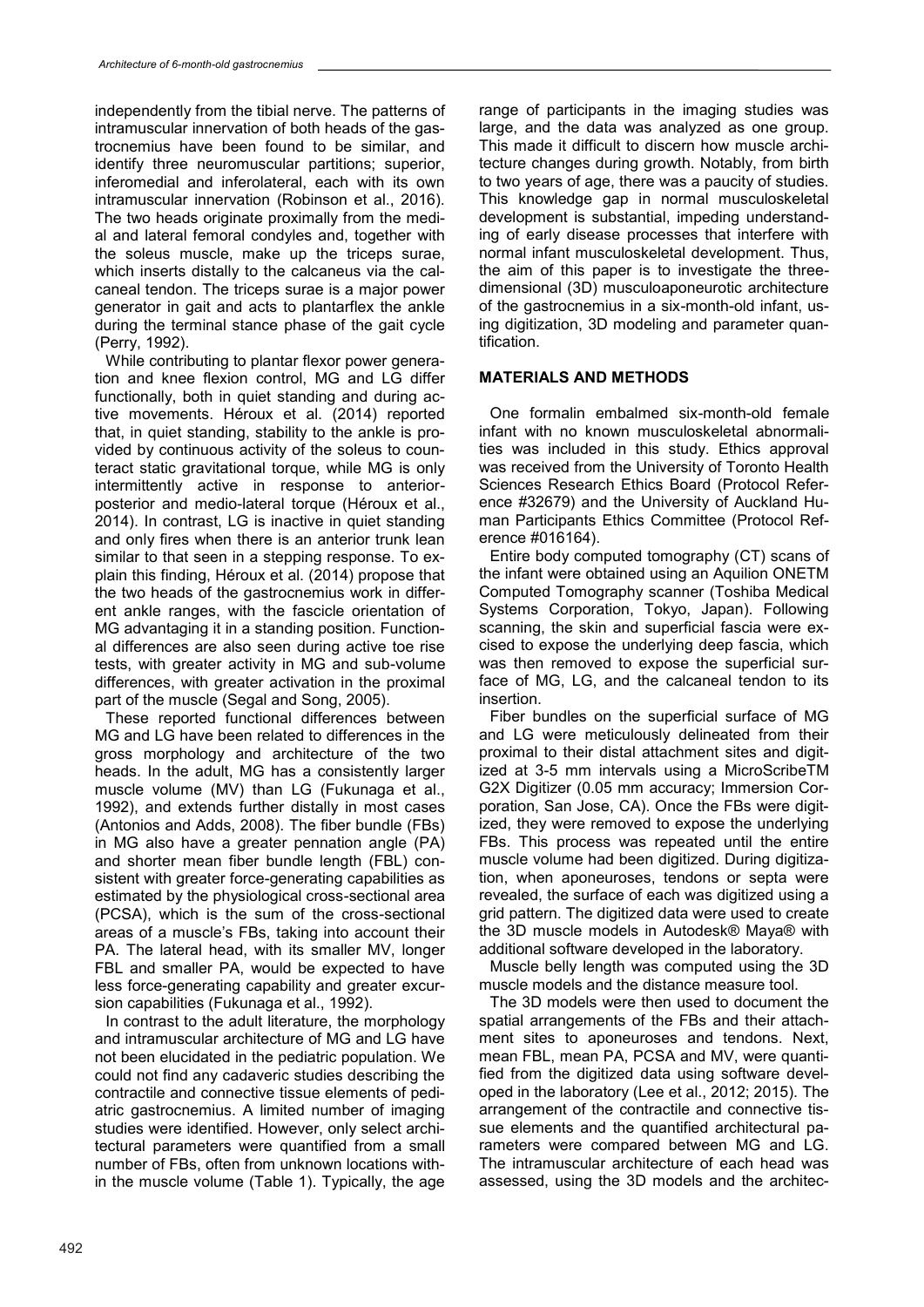**Table 1.** Imaging studies quantifying pediatric medial gastrocnemius and lateral gastrocnemius architectural parameters in typically developing participants.

| <b>Study</b>                          | Imaging | Mean age,<br>years<br>$\pm$<br>1SD (range) | <b>Muscle</b>                            | <b>Mean Architectural Parameters</b><br>$(\pm 1SD)$ |                          |                                   |                                 |  |
|---------------------------------------|---------|--------------------------------------------|------------------------------------------|-----------------------------------------------------|--------------------------|-----------------------------------|---------------------------------|--|
|                                       |         |                                            |                                          | <b>FBL</b><br>(cm)                                  | PA<br>(°)                | <b>PCSA</b><br>(cm <sup>2</sup> ) | <b>MV</b><br>(cm <sup>3</sup> ) |  |
| Barber et al.<br>(2011b)              | US      | $4.0\pm$<br>1.2                            | <b>MEDIAL GAS-</b><br><b>TROCNEMIUS</b>  | X                                                   | X                        | $7.3 \pm 0.5$                     | 33 <sub>±</sub><br>2            |  |
| Barber et al.<br>(2016)               | US      | $5.3\pm$<br>1.3<br>$(2.3 - 8.9)$           | <b>MEDIAL GAS-</b><br>TROCNEMIUS         | X                                                   | X                        | X                                 | 47.8±17.9                       |  |
| Herskind et al.<br>(2016)             | US, MRI | 4.0                                        | <b>MEDIAL GAS-</b><br><b>TROCNEMIUS</b>  | X                                                   | X                        | X                                 | 40*                             |  |
| Kawano et al.<br>(2018)               | US      | $6.4\pm$<br>1.3                            | <b>MEDIAL GAS-</b><br><b>TROCNEMIUS</b>  | 3.14<br>±0.32                                       | $25.9+$<br>3.2           | X                                 | X                               |  |
| Kruse et al.<br>(2018)                | US      | 11.5±<br>2.5                               | <b>MEDIAL GAS-</b><br><b>TROCNEMIUS</b>  | 4.4 <sub>±</sub><br>0.8                             | 18.1 <sub>±</sub><br>2.7 | X                                 | X                               |  |
| Legerlotz et al.<br>(2010)            | US      | $6.6 \pm$<br>2.3<br>$(4-10)$               | <b>MEDIAL GAS-</b><br><b>TROCNEMIUS</b>  | 4.12± 0.62                                          | $15.7 \pm$<br>1.8        | X                                 | X                               |  |
| Malaiya et al.<br>(2007)              | US      | 9.5<br>(4-13)                              | <b>MEDIAL GAS-</b><br><b>TROCNEMIUS</b>  | 4.5±<br>0.7                                         | $17.0 \pm$<br>1.9        | X                                 | $82.1 \pm$<br>27.3              |  |
| Obst et al.<br>(2017)                 | US      | $4.6 \pm$<br>2.0                           | <b>MEDIAL GAS-</b><br><b>TROCNEMIUS</b>  | X                                                   | X                        | X                                 | 46.8± 23.7                      |  |
| Schless et al.<br>(2018)              | US      | $8.2+$<br>1.4                              | <b>MEDIAL GAS-</b><br><b>TROCNEMIUS</b>  | X                                                   | X                        | X                                 | 53.6± 12.2                      |  |
| Schless et al.<br>(2019a)             | US      | $9.9\pm$<br>2.4                            | <b>MEDIAL GAS-</b><br>TROCNEMIUS         | X                                                   | X                        | X                                 | $68.1 \pm 20.6$                 |  |
| Schless et al.<br>(2019b)             | US      | 9.9<br>$(7.8 - 11.5)$                      | <b>MEDIAL GAS-</b><br><b>TROCNEMIUS</b>  | X                                                   | X                        | X                                 | 62.0                            |  |
| Shortland et<br>al. (2002)            | US      | 7.8<br>$(7-11)$                            | <b>MEDIAL GAS-</b><br><b>TROCNEMIUS</b>  | $3.74 \pm$<br>1.01                                  | $21.7 \pm$<br>4.6        | X                                 | Χ                               |  |
| Willerslev-<br>Olsen et al.<br>(2018) | US      | 1.4 <sub>±</sub><br>1.1                    | <b>MEDIAL GAS-</b><br><b>TROCNEMIUS</b>  | X                                                   | X                        | X                                 | 14.1 <sub>±</sub><br>9.1        |  |
| Wren et al.<br>(2010)                 | US      | $8.8\pm$<br>2.3                            | <b>MEDIAL GAS-</b><br><b>TROCNEMIUS</b>  | X                                                   | 17.9 <sub>±</sub><br>2.5 | X                                 | X                               |  |
| Mohagheghi et<br>al. (2008)           | US      | $9.1 \pm 2.3$<br>$(4-14)$                  | <b>MEDIAL GAS-</b><br><b>TROCNEMIUS</b>  | $4.2 \pm 0.5$                                       | X                        | Χ                                 | X                               |  |
|                                       |         |                                            | LATERAL GAS-<br><b>TROCNEMIUS</b>        | $4.9 \pm 0.6$                                       | X                        | X                                 | X                               |  |
| Morse et al.<br>(2008)                | US, MRI | $10.9 + 0.3$                               | <b>LATERAL GAS-</b><br><b>TROCNEMIUS</b> | $7.01 \pm$<br>0.79                                  | 10.8 <sub>±</sub><br>2.5 | $15.5 \pm 3.2$                    | 64.5±18.9                       |  |
| Stephensen et<br>al. (2012)           | US      | $9.86 \pm$<br>1.30                         | <b>LATERAL GAS-</b><br><b>TROCNEMIUS</b> | $5.63 \pm$<br>1.02                                  | $15.83 \pm$<br>4.21      | X                                 | X                               |  |
| Chen et al.<br>(2018)                 | US      | $4.83 \pm 1.98$                            | <b>MEDIAL GAS-</b><br><b>TROCNEMIUS</b>  | $3.70 \pm 0.48$                                     | $15.4 \pm 3.3$           | X                                 | X                               |  |
|                                       |         |                                            | <b>LATERAL GAS-</b><br><b>TROCNEMIUS</b> | $4.51 \pm 0.72$                                     | 10.7±2.0                 | X                                 | X                               |  |

FBL, fiber bundle length; LATERAL GASTROCNEMIUS, lateral head of gastrocnemius; MEDIAL GASTROCNEMIUS, medial head of gastrocnemius; MRI, magnetic resonance imaging; MV, muscle volume; PA, pennation angle; SD, standard deviation; US, ultrasound; X, not reported; \*MV was calculated from regression line at 4 years.

tural data, to determine whether MG and LG had musculoaponeurotic partitions. Partitioning was based on the orientation and attachment sites of FBs to aponeuroses and tendons, and the differences in architectural parameter data of FBs in each partition. Statistically significant differences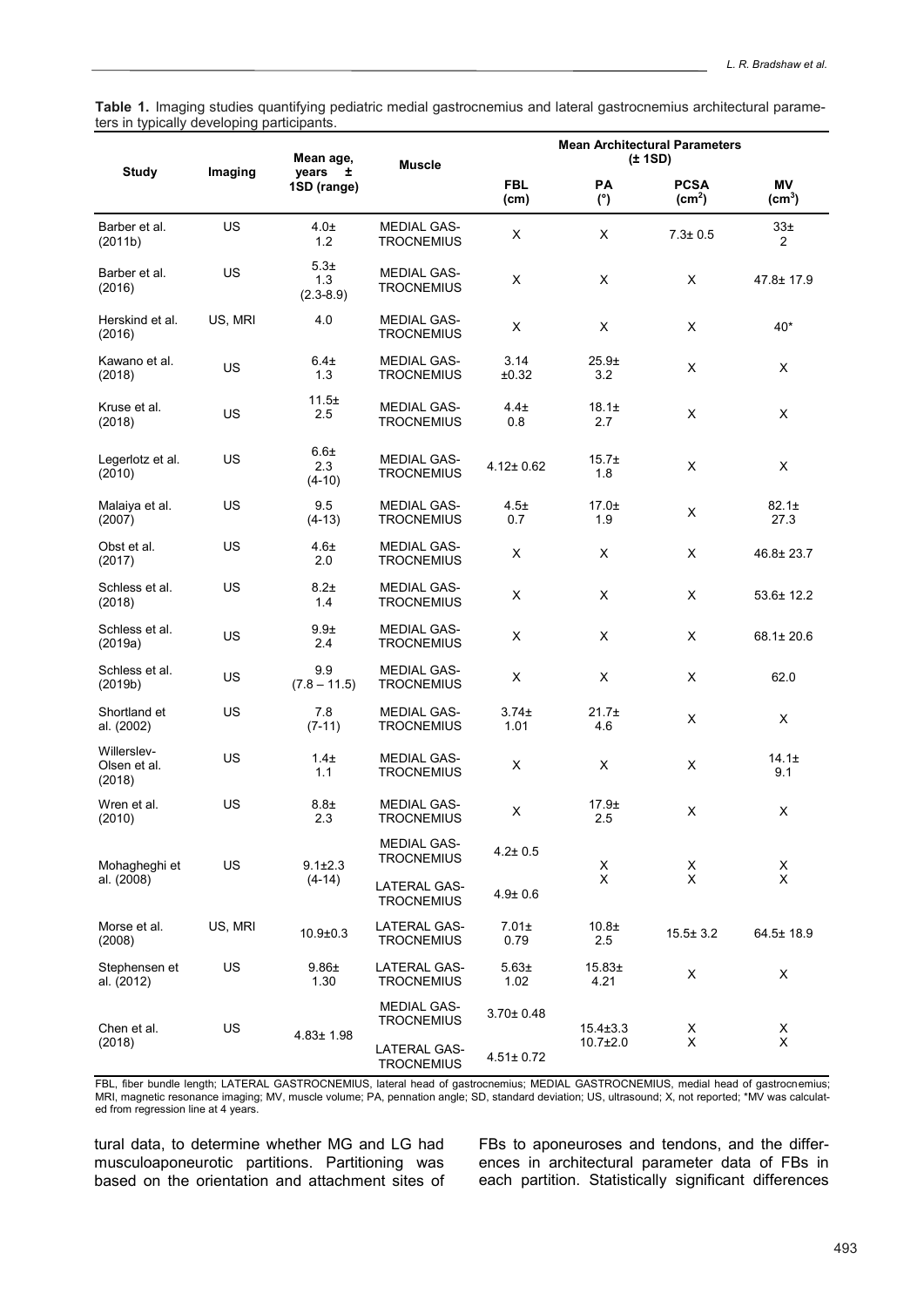| <b>Partition</b>                 | <b>Proximal attachment</b>                                                                                                               | <b>Distal attachment</b>                                                                                                                                                    | (mm)               | Mean FBL Mean proximal<br>PA(°) | Mean distal<br>PA (°)       | <b>PCSA</b><br>(cm <sup>2</sup> ) | <b>MV</b><br>$\text{(cm}^3)$ |
|----------------------------------|------------------------------------------------------------------------------------------------------------------------------------------|-----------------------------------------------------------------------------------------------------------------------------------------------------------------------------|--------------------|---------------------------------|-----------------------------|-----------------------------------|------------------------------|
| MED.<br><b>GSTRC.</b>            | Posteromedial cartilaginous<br>distal femoral epiphysis via<br>a flat tendon                                                             | Common aponeurosis<br>contributing to the cal-<br>caneal tendon distally                                                                                                    | $19.8 + 3.2$       | $12.2 + 5.5$                    | $17.1 \pm 6.2$              | 0.39                              | 0.80                         |
| Proximal<br>$(Fig. 2A - D)$      | Medial aspect of the distal<br>femoral epiphysis, and the<br>superior third of the anterior<br>surface of the superficial<br>aponeurosis | Posterior surface of the<br>medial deep aponeuro-<br>sis                                                                                                                    | $21.2 + 4.1a$      | $16.9{\pm}5.1^{\circ}$          | $21.0+4.0$ <sup>t</sup>     | 0.07                              | 0.16                         |
| Middle<br>$(Fig. 2A - C)$        | Middle third of the anterior<br>surface of the superficial<br>aponeurosis                                                                | Proximal half of the<br>posteromedial surface<br>of the common aponeu-<br>rosis                                                                                             | $19.3{\pm}2.0^{b}$ | $8.80{\pm}4.0^d$                | $18.0 \pm 6.6$ <sup>g</sup> | 0.14                              | 0.28                         |
| <b>Distal</b><br>$(Fig. 2A - B)$ | Inferior third of anterior<br>surface of the superficial<br>aponeurosis                                                                  | Inferior half of the<br>posteromedial surface<br>of the common aponeu-<br>rosis                                                                                             | $19.1 \pm 3.2^{b}$ | $13.4{\pm}4.6^e$                | $13.2{\pm}4.8$ <sup>h</sup> | 0.16                              | 0.32                         |
| LAT.<br>GSTRC.                   | Posterolateral cartilaginous<br>distal femoral epiphysis via<br>a flat tendon                                                            | Common aponeurosis<br>contributing to the cal-<br>caneal tendon distally                                                                                                    | $19.3 + 3.7$       | $17.0 \pm 6.3$                  | $10.4 \pm 5.3$              | 0.40                              | 0.83                         |
| Proximal<br>$(Fig. 3A - D)$      | Inferior half of the anterior<br>surface of the proximal<br>tendon                                                                       | Lateral edge of the<br>medial deep aponeuro-<br>sis                                                                                                                         | $22.2 \pm 2.7$     | $16.0{\pm}5.8$                  | $9.97{\pm}4.5$ <sup>n</sup> | 0.14                              | 0.32                         |
| Middle<br>$(Fig. 3A - C.)$       | Superior three quarters of<br>the anterior surface of the<br>superficial aponeurosis                                                     | Posterior surface of the<br>lateral deep aponeuro-<br>sis and proximal third of $17.6 \pm 2.5$ <sup>j</sup><br>the posterolateral sur-<br>face of the common<br>aponeurosis |                    | $16.2 \pm 5.8$                  | $9.25 \pm 5.9$ <sup>n</sup> | 0.15                              | 0.30                         |
| Distal<br>$(Fig. 3A - B)$        | Distal quarter of the anterior<br>surface and margins of the<br>superficial aponeurosis                                                  | Middle third of the pos-<br>terolateral surface of<br>the common aponeuro-<br>sis                                                                                           | $15.1 \pm 1.5^k$   | $21.5 \pm 6.8$ <sup>m</sup>     | $13.7 \pm 5.1^{\circ}$      | 0.07                              | 0.12                         |

**Table 2.** The architectural parameters and attachment sites of medial and lateral gastrocnemius and their architectural partitions

between architectural parameters of MG and LG were tested using student t- tests, and between partitions using one-way ANOVA, with significance set at p<0.05. These statistical analyses were performed using SSPS statistical software Version 25 (IBM Corp., Armonk, N.Y., USA).

#### **RESULTS**

The 3D models provide insight into the in-situ attachment sites and morphology of the medial and lateral heads (Fig. 1). Proximally, both heads attached to the cartilaginous distal femoral epiphysis via a flat tendon, MG to the posteromedial surface of the epiphysis, and LG to the posterolateral surface. Distally, each tendon expanded to form a superficial aponeurosis spanning the proximal twothirds of the medial and lateral muscle bellies. The muscle belly of the medial head, at 5.34 cm in length, extended further distally than that of the lateral head, with a length of 4.84 cm. Both MG and LG had a second, deep aponeurosis located on the anterior surface of their muscle belly. The deep aponeuroses of each head converged to form a common aponeurosis, which, together with a contribution from soleus, formed the calcaneal

tendon (Fig. 1A, iv). The calcaneal tendon could be traced to its distal attachment on the posterior aspect of the cartilaginous calcaneus.

Both MG and LG were found to consist of three overlapping partitions arranged from superficial to deep (Figs. 1B, 1C). In each head, the distal partition was most superficial, followed by the middle and proximal partitions. These partitions were defined on the basis of morphology, attachment sites, PA, and FBL.

All of the partitions of MG and LG attached superiorly to specific regions on either the medial and lateral femoral epiphysis and/or the anterior surface of the superficial aponeurosis. Inferiorly, the partitions attached to well-defined areas of the deep and common aponeuroses. Table 2 outlines the specific partition attachment sites.

The mean FBL of MG and LG were similar (Table 2). However, at the partition level, the proximal partition of each head had the greatest mean FBL. The middle partition of LG had significantly greater mean FBL than the distal partition (p<0.05); in MG, no significant difference was found.

Significant differences in mean PA were observed between MG and LG, with the mean proxi-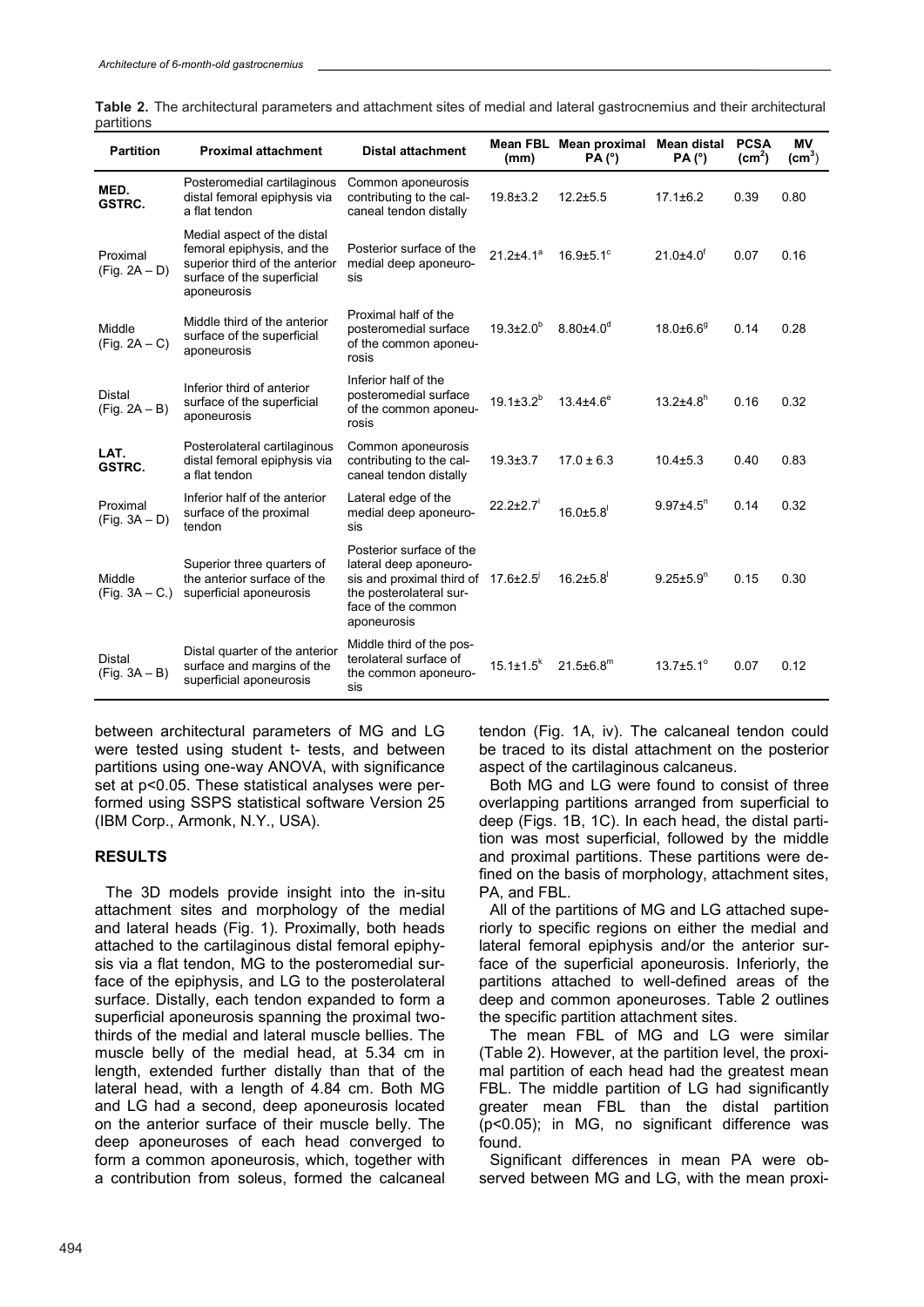

**Fig 1. A.** i) MG and LG registered to the 3D surface reconstruction of infant skeleton. ii) Medial head of gastrocnemius. iii) Lateral head of gastrocnemius. iv) Connective tissue elements deep to MG and LG muscle bellies, and the calcaneal tendon. **B.** Partitions of MG. **C.** Partitions of LG. CA, common aponeurosis; L, deep aponeurosis of LG; LG, lateral head of gastrocnemius; M, deep aponeurosis of MG; MG, medial head of gastrocnemius; SA, superficial aponeurosis.

mal PA of MG being 4.8° less than the LG (p<0.05), and its mean distal PA 6.7° greater (p<0.05) (Table 2). In LG, the greatest mean proximal and distal PA were found in the distal partition, while no significant difference in mean PA was found between the proximal and middle partitions. In MG, although the mean distal PA decreased from proximal to distal, this pattern was not evident for mean proximal PA. Notably, both the proximal partition in MG and the distal partition in LG had the greatest mean proximal and distal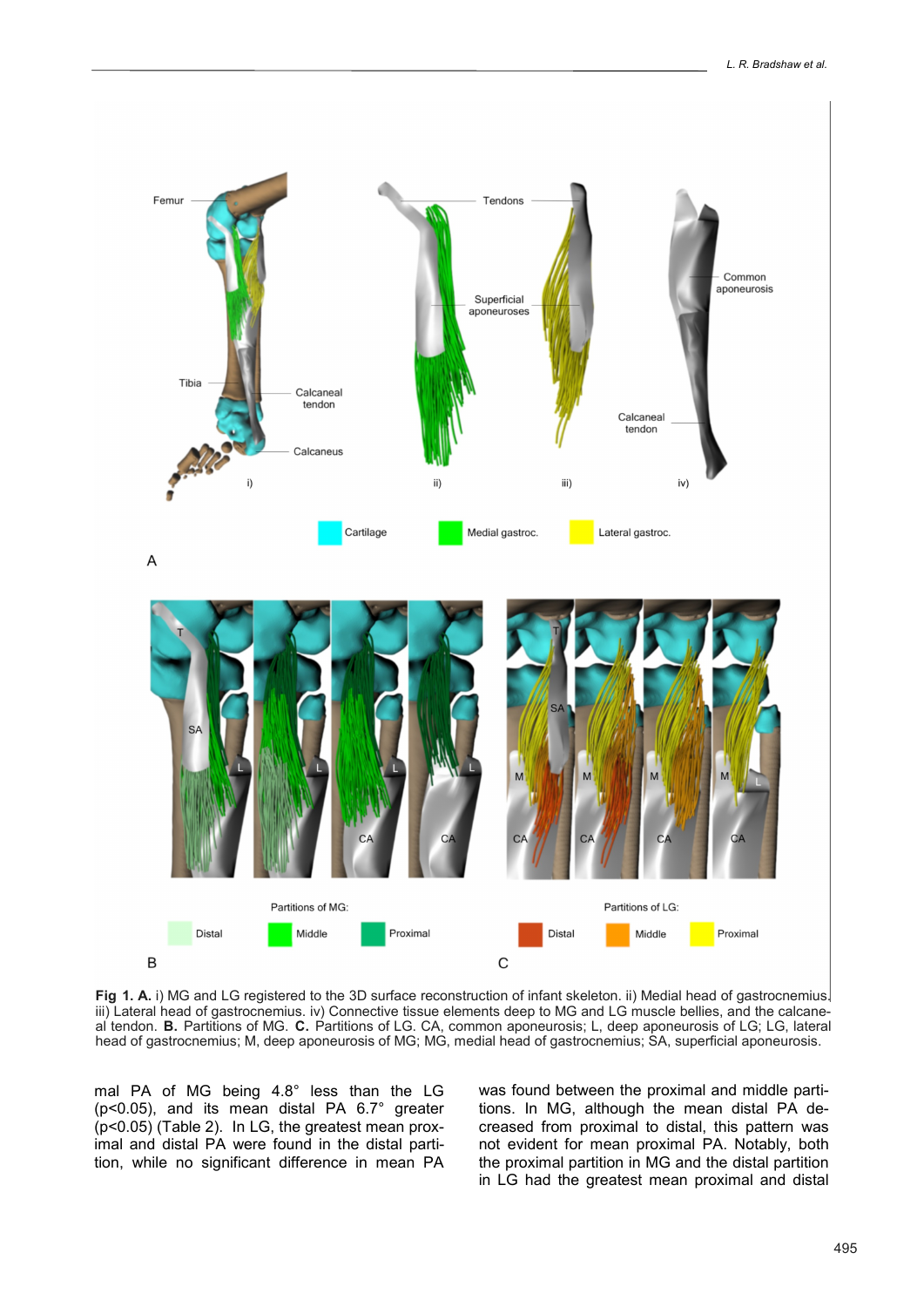# PA within their respective heads.

The PCSA and MV of MG and LG were similar. However, the distribution of PCSA and MV at the partition level differed between each head. The proximal partition of MG had approximately half the MV and half the PCSA of the middle and distal partitions. In LG, this pattern was reversed, with the distal partition having half the MV and PCSA of the middle and proximal partitions.

# **DISCUSSION**

This is the first study to quantify the 3D musculoaponeurotic architecture of MG and LG in a sixmonth-old infant. The morphological arrangement of the contractile and connective tissue elements and their attachment sites were similar in the sixmonth-old and the adult; however, the architectural parameters differed significantly.

# *Musculoaponeurotic morphology*

In the adult, the muscle belly length of MG is typically greater than LG; the difference in mean muscle belly length has been reported in four studies and ranged from 2-15% (Wickiewicz et al., 1983; Friederich and Brand, 1990; Fukunaga et al., 1992; Morse et al., 2005a). In the current study, a similar finding was noted, with the muscle belly length of the MG being 10% greater than LG. Consistent with the adult, FBs of MG and LG in the infant had three partitions (Robinson et al., 2016). This suggests that both MG and LG may have neuromuscular partitions in the six-month-old infant, before the commencement of gait. However, further study is needed to determine intramuscular innervation patterns in the infant.

In adult literature and the current study, MG and LG had flat proximal tendons, extending distally from their proximal attachment to form superficial aponeuroses, covering the superficial two-thirds of each muscle belly. The anterior surface of these aponeuroses provided attachment for FBs on their anterior surface (Dalmau-Pastor et al., 2014).

In the current study, and in the adult, FBs of each head travelled inferiorly to converge with those of the opposite head before attaching to the posterior surface of separate aponeuroses. These joined to form a single wide aponeurosis, which contributed to the formation of the calcaneal tendon (Dalmau-Pastor et al., 2014).

In the adult, the proximal fiber bundles of MG and LG have been reported to attach to the medial and lateral supracondylar ridges, superior to the tendinous attachment on the medial and lateral femoral condyles, respectively (Dalmau-Pastor et al., 2014). In the infant MG, this attachment was conserved; however in LG, fiber bundle attachment to the femur was not present.

#### *Architectural parameters*

The results of the current study were compared

to pediatric and adult literature. Typically, the age range of participants in the pediatric literature was large, and architectural data reported as a mean for the entire participant group, making it difficult to discern developmental trends. In the current study, the total MV of both MG and LG was less than 1 cm3. The MV of pediatric MG was recorded in seven studies, ranging from 14.1 cm3 at a mean age of 1.4 years to 82.1 cm3 at a mean age of 9.5 years (Malaiya et al., 2007; Barber et al., 2011b; Herskind et al., 2016; Barber et al., 2016; Obst et al., 2017; Schless et al., 2018; Willerslev-Olsen et al., 2018; Schless et al., 2019a, 2019b). All except one of the adult studies reported a mean MV greater than 200 cm3 (Fukunaga et al., 1992; Narici et al., 1996; Elliott et al., 1997; Narici et al., 2003; Albracht et al., 2008; Csapo et al., 2010; Tomlinson et al., 2014; Hussain et al., 2017; Morse et al., 2015). Pediatric LG was reported to have an MV of 64.5 cm3 at 10.9 years by Morse et al. (2008); all adult studies reported MV greater than 140 cm3 (Fukunaga et al., 1992; Elliott et al., 1997; Morse et al., 2005b; Albracht et al., 2008).

These data suggest that MG and LG increase in volume at least 100-fold across the developmental spectrum from infancy to adulthood. A lack of literature makes it difficult to comment on age-specific growth rates, but these data suggest that a tenfold increase may occur within the first two years of life. However, the comparison between the MV of each head at different stages of development suggests disproportionate growth. In the current study, there is less than a 4% difference between the MV of MG and LG. However, literature investigating the MV of both MG and LG in adult participants suggests that this similarity is not present upon maturation of gastrocnemius architecture, with all studies reporting that the mean MV of MG was at least twice that of LG (Fukunaga et al., 1992; Elliott et al., 1997; Albracht et al., 2008).

A review of the published literature showed that the mean FBL of LG compared to MG was longer in all pediatric and adult studies. Pediatric MG, in six ultrasound studies, was reported to have a mean FBL ranging from 3.1 cm to 4.5 cm with mean participant ages of 4.8 to 11.5 years (Shortland et al., 2002; Malaiya et al., 2007; Mohagheghi et al., 2008; Legerlotz et al., 2010; Chen et al., 2018; Kruse et al., 2018; Kawano et al., 2018). For pediatric LG, mean FBL of 4.9 cm to 7.0 cm were recorded in four ultrasound studies with mean participant ages from 4.8 to 10.9 years (Mohagheghi et al., 2008; Morse et al., 2008; Stephensen et al., 2012; Chen et al., 2018).

Comparison of the architectural parameters of the six-month-old infant in the current study and the pediatric study with the youngest mean age (4.8 years), by Chen et al. (2018), suggests an 87% (1.7 cm) increase in the mean FBL of MG, and a 134% (2.6 cm) increase in the mean FBL of LG from six months to 4.8 years. In contrast, com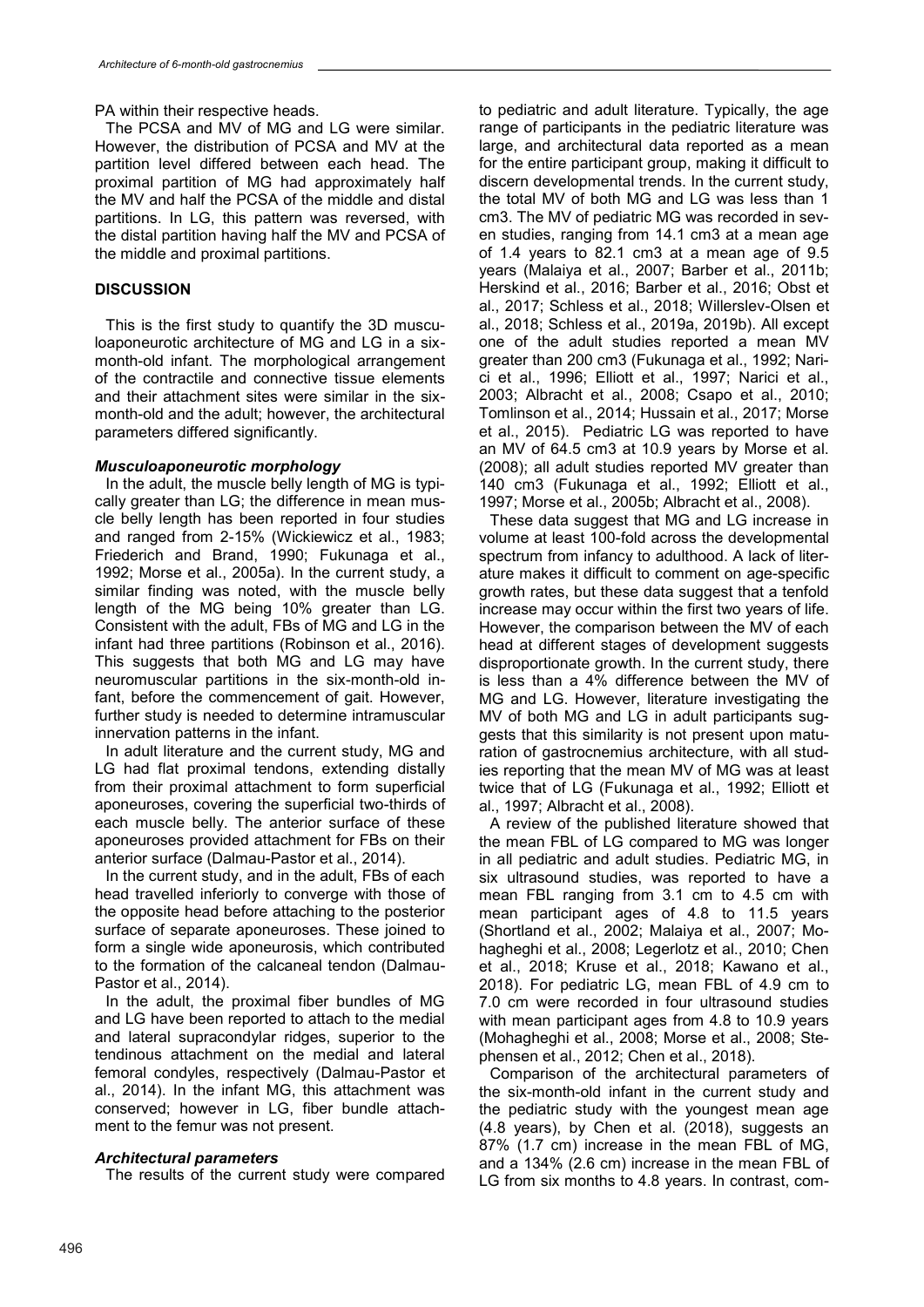parison between Chen et al. (2018) and the adult (Agur et al. 2003) revealed a 21% (0.78 cm) increase in mean FBL for MG and a 28% (1.27 cm) increase for LG. This suggests that the majority of the increase in mean FBL between the infant and the adult occurs during the first few years of development. However, the comparison between each head suggests a disproportionately greater increase in mean FBL for LG across the developmental timeline.

The mean distal PA of MG and LG in the current study were similar to those reported in the pediatric literature; no record of the mean proximal PA was found. For MG, the mean distal PA ranged from 15.4° - 25.9° in six ultrasound studies, with mean participant ages of 4.8 to 11.5 years (Shortland et al., 2002; Malaiya et al., 2007; Legerlotz et al., 2010; Wren et al., 2010; Chen et al., 2018; Kruse et al., 2018; Kawano et al., 2018). In three studies that recorded the mean distal PA of LG, it was found to range from 10.7° - 15.8° (mean participant age of 4.8 - 10.9 years). The mean distal PA of MG and LG in the current study were similar to the pediatric literature. However, in the adult, the mean distal PA of MG and LG decreased by 8.2° and 3.9°, respectively, when compared to the pediatric literature (Agur et al., 2003). This suggests that a large proportion of change in distal PA occurs later in development.

Literature quantifying the PCSA of pediatric MG and LG was scarce. Only two studies were found, one investigating MG and the other LG. The PCSA of MG in the current study was 0.39 cm2, increasing to 7.3 cm2 at 4.0 years (Barber et al., 2011b), and at least 41 cm2 in the adult literature (Fukunaga et al., 1992; Narici et al., 1996; Narici et al., 2003; Albracht et al., 2008; Barber et al., 2011a; Csapo et al., 2010; Tomlinson et al., 2014; Morse et al., 2015; Hussain et al., 2017). Similarly, the PCSA of LG increased from 0.40 cm2 in the current study to 15.5 cm2 at 10.9 years, and to a minimum of 24 cm2 in the adult (Fukunaga et al., 1992; Morse et al., 2005b; Albracht et al., 2008). This suggests that there are large increases in the PCSA of MG and LG throughout the developmental spectrum. Interestingly, this increase was not proportionate. In the current study, the PCSA of MG and LG were similar. However, by adulthood the mean PCSA of MG was approximately two to three times greater than LG (Fukunaga et al., 1992; Albracht et al., 2008).

#### *Limitations*

The main limitation of this study is the sample size of one. This reflects a scarcity of infant donations to research programs due to regional laws and regulations. It was therefore not possible to conduct a longitudinal study; comparison had to be made directly with the adult, with little intermediate data to guide analysis. A sample size of one also meant that the degree of architectural variation

within the infant population, including sexual variation, could not be assessed.

Furthermore, as this was a cadaveric study, the tissue properties will differ from in-vivo muscle. This limitation is inherent in all cadaveric studies. However, some studies have documented the relationship of cadaveric to in-vivo muscle tissue properties. Martin et al. (2001) reported that the mean FBL of cadaveric muscle is approximately halfway between relaxed and contracted in-vivo muscle. In another study, Cutts and Seedhom (1993) found that absolute in-vivo muscle parameters were larger than cadaveric measurements. However, this study also reported that the relative PCSAs of invivo CT imaged quadriceps muscles were similar to the relative PCSAs calculated from cadaveric data. In the current study, it was only possible to compare cadaveric infant data to in-vivo ultrasound studies as no other infant cadaveric studies were found. The data from the current study will be used to inform novel in-vivo ultrasound protocols to investigate the development of pediatric gastrocnemius.

# *Functional Implications*

Differing functional demands following commencement of weight-bearing activities may play a role in the architectural development of each head, and ultimately the achievement of their respective functions in the adult. In the current study, at six months, similar PCSA and mean FBL of MG and LG suggests that prior to weight- bearing and gait, this divergent functionality is absent. Variations between infant, pediatric, and adult studies suggest a non-linear developmental timeline for the intramuscular architecture of MG and LG. However, due to the scarcity of pediatric literature, a series of longitudinal studies with smaller age ranges are required to elucidate the timing of specific changes in the architectural parameters of each head.

In conclusion, this is the first study to volumetrically quantify the morphology and architectural parameters of gastrocnemius at six months. In both the infant and adult, proximal, middle, and distal partitions were found to be present; however, their architectural parameters differed. The lack of pediatric gastrocnemius muscle architecture studies makes it difficult to comment on the architectural development of the gastrocnemius muscle through childhood. A further longitudinal study of the muscular partitions of the gastrocnemius is required to determine how the muscle architecture changes during development in order to gain an understanding of the architectural basis for the achievement of functional milestones.

#### ACKNOWLEDGEMENTS

We thank the individuals who donated their bodies and tissue for the advancement of education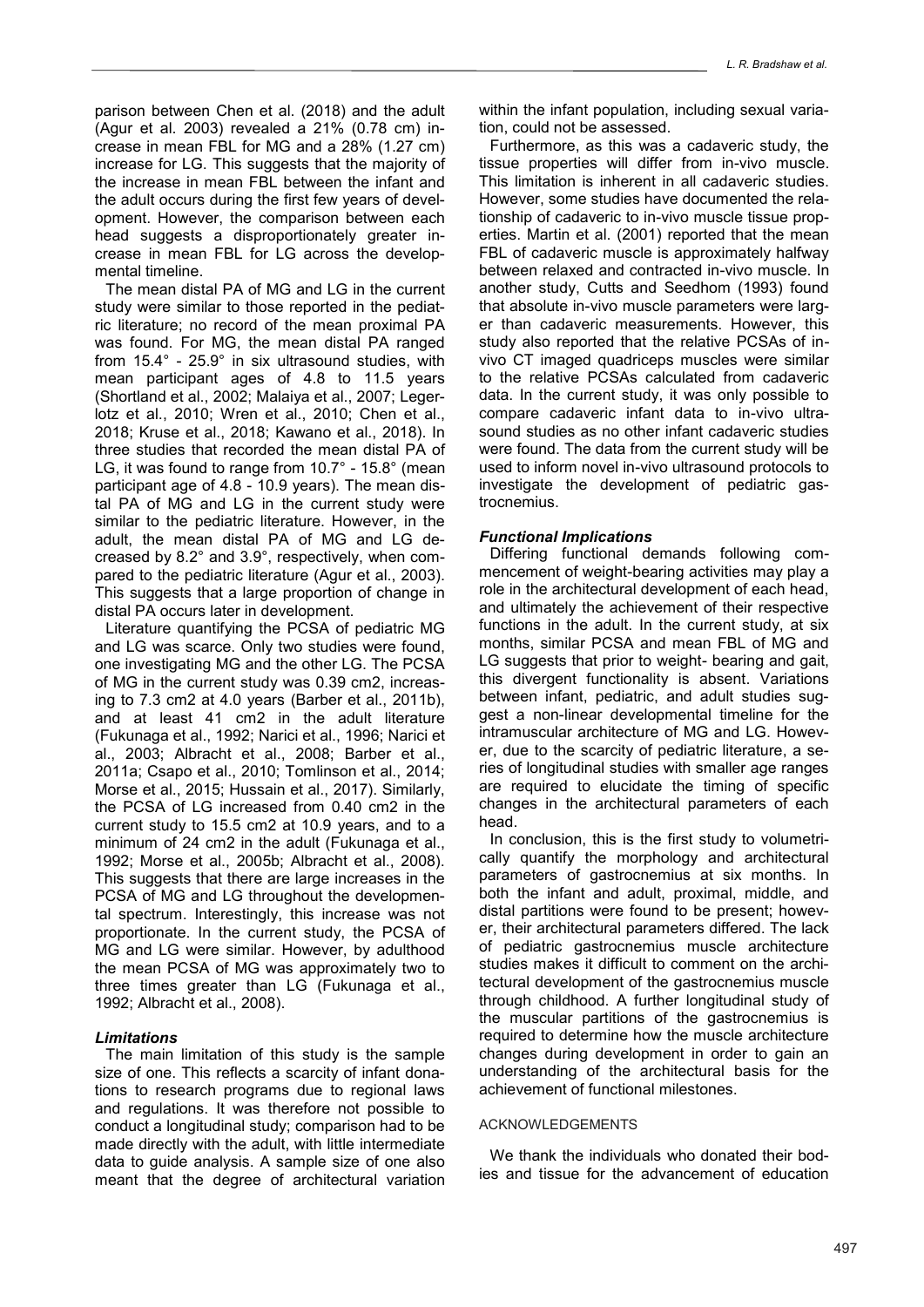and research. We would like to acknowledge J. Tran, M. Stiver, and A. Duong (University of Toronto, Toronto, Canada) for their methodological insights. L.R.B. and E.M.B. thank the University of Auckland for the University of Auckland Postgraduate Honours/P.G. Diploma Scholarship, as well as the University of Auckland School of Medicine Foundation for its support.

# **REFERENCES**

- AGUR A, TUBIANI G, LOH E, BABIK D, MCKEE NH (2003) Muscle architecture and innervation patterns of the medial and lateral heads of gastrocnemius: A 3D modelling study. Clin Anat, 16: 542-564.
- ALBRACHT K, ARAMPATZIS A, BALTZOPOULOS V (2008) Assessment of muscle volume and physiological cross-sectional area of the human triceps surae muscle in vivo. J Biomech, 41: 2211-2218.
- ANTONIOS T, ADDS PJ (2008) The medial and lateral bellies of gastrocnemius: a cadaveric and ultrasound investigation. Clin Anat, 21: 66-74.
- BARBER L, BARRETT R, LICHTWARK G (2011a) Passive muscle mechanical properties of the medial gastrocnemius in young adults with spastic cerebral palsy. J Biomech, 44: 2496-2500.
- BARBER L, HASTINGS‐ISON T, BAKER R, BARRET R, LICHTWARK G (2011b) Medial gastrocnemius muscle volume and fascicle length in children aged 2 to 5 years with cerebral palsy. Dev Med Child Neurol, 53: 543-548.
- BARBER LA, READ F, STERN JL, LICHTWARK G, BOYD RN (2016) Medial gastrocnemius muscle volume in ambulant children with unilateral and bilateral cerebral palsy aged 2 to 9 years. Dev Med Child Neurol, 58: 1146-1152.
- CHEN Y, HE L, XU K, LI J, GUAN B, TANG H (2018) Comparison of calf muscle architecture between Asian children with spastic cerebral palsy and typically developing peers. PLoS One, 13: e0190642.
- CSAPO R, MAGANARIS CN, SEYNNES OR, NARICI MV (2010) On muscle, tendon and high heels. J Exp Biol, 213: 2582-2588.
- CUTTS A, SEEDHOM BB (1993) Validity of cadaveric data for muscle physiological cross-sectional area ratios: a comparative study of cadaveric and in-vivo data in human thigh muscles. Clin Biomech, 8: 156- 162.
- DALMAU-PASTOR M, FARGUES-POLO B, CASANO-VA-MARTÍNEZ D, VEGA J (2014) Anatomy of the triceps surae: a pictorial essay. Foot Ankle Clin, 19: 603-635.
- ELLIOTT MA, WALTER GA, GULISH H, SADI AS, LAWSON DD, JAFFE W, INSKO EK, LEIGH JS, VAN-DENBORNE K (1997) Volumetric measurement of human calf muscle from magnetic resonance imaging. Magn Reson Mater Phy, 5: 93-98.
- FRIEDERICH JA, BRAND RA (1990) Muscle fiber architecture in the human lower limb. J Biomech, 23: 91-95.

FUKUNAGA T, ROY RR, SHELLOCK FG, HODGSON

JA, DAY MK, LEE PL, KWONG-FU H, EDGERTON VR (1992) Physiological cross‐sectional area of human leg muscles based on magnetic resonance imaging. J Orthop Res, 10: 926-934.

- HÉROUX ME, DAKIN CJ, LUU BL, INGLIS JT, BLOUIN JS (2014) Absence of lateral gastrocnemius activity and differential motor unit behavior in soleus and medial gastrocnemius during standing balance. J Appl Physiol, 116: 140-148.
- HERSKIND A, RITTERBAND‐ROSENBAUM A, WILL-ERSLEV‐OLSEN M, LORENTZEN J, HANSON L, LICHTWARK G, NIELSEN JB (2016) Muscle growth is reduced in 15‐month‐old children with cerebral palsy. Dev Med Child Neurol, 58: 485-491.
- HUSSAIN AW, ONAMBÉLÉ GL, WILLIAMS AG, MORSE CI (2017) Medial gastrocnemius specific force of adult men with spastic cerebral palsy. Muscle Nerve, 56: 298-306.
- KAWANO A, YANAGIZONO T, KADOUCHI I, UMEZAKI T, CHOSA E (2018) Ultrasonographic evaluation of changes in the muscle architecture of the gastrocnemius with botulinum toxin treatment for lower extremity spasticity in children with cerebral palsy. J Orthop Sci, 23: 389-393.
- KRUSE A, SCHRANZ C, TILP M, SVEHLIK M (2018) Muscle and tendon morphology alterations in children and adolescents with mild forms of spastic cerebral palsy. BMC Pediatr, 18: 156.
- LEE D, LI Z, SOHAIL QZ, JACKSON K, FIUME E, AGUR A (2015) A three-dimensional approach to pennation angle estimation for human skeletal muscle. Comput Methods Biomech Engin, 18: 1474-1484.
- LEE D, RAVICHANDIRAN K, JACKSON K, FIUME E, AGUR A (2012) Robust estimation of physiological cross-sectional area and geometric reconstruction for human skeletal muscle. J Biomech, 45: 1507-1513.
- LEGERLOTZ K, SMITH HK, HING WA (2010) Variation and reliability of ultrasonographic quantification of the architecture of the medial gastrocnemius muscle in young children. Clin Physiol Funct I, 30: 198-205.
- MALAIYA R, MCNEE AE, FRY NR, EVE LC, GOUGH M, SHORTLAND AP (2007) The morphology of the medial gastrocnemius in typically developing children and children with spastic hemiplegic cerebral palsy. J Electromyogr Kines, 17: 657-663.
- MARTIN DC, MEDRI MK, CHOW RS, OXORN V, LEEKAM RN, AGUR AM, MCKEE NH (2001) Comparing human skeletal muscle architectural parameters of cadavers with in vivo ultrasonographic measurements. J Anat, 199: 429-434.
- MOHAGHEGHI AA, KHAN T, MEADOWS TH, GIANNI-KAS K, BALTZOPOULOS V, MAGANARIS CN (2008) In vivo gastrocnemius muscle fascicle length in children with and without diplegic cerebral palsy. Dev Med Child Neurol, 50: 44-50.
- MORSE CI, SMITH J, DENNY A, TWEEDALE J, SEARLE ND (2015) Gastrocnemius medialis muscle architecture and physiological cross sectional area in adult males with Duchenne muscular dystrophy. J Musculoskel Neuron, 15: 154.
- MORSE CI, THOM JM, BIRCH KM, NARICI MV (2005a)